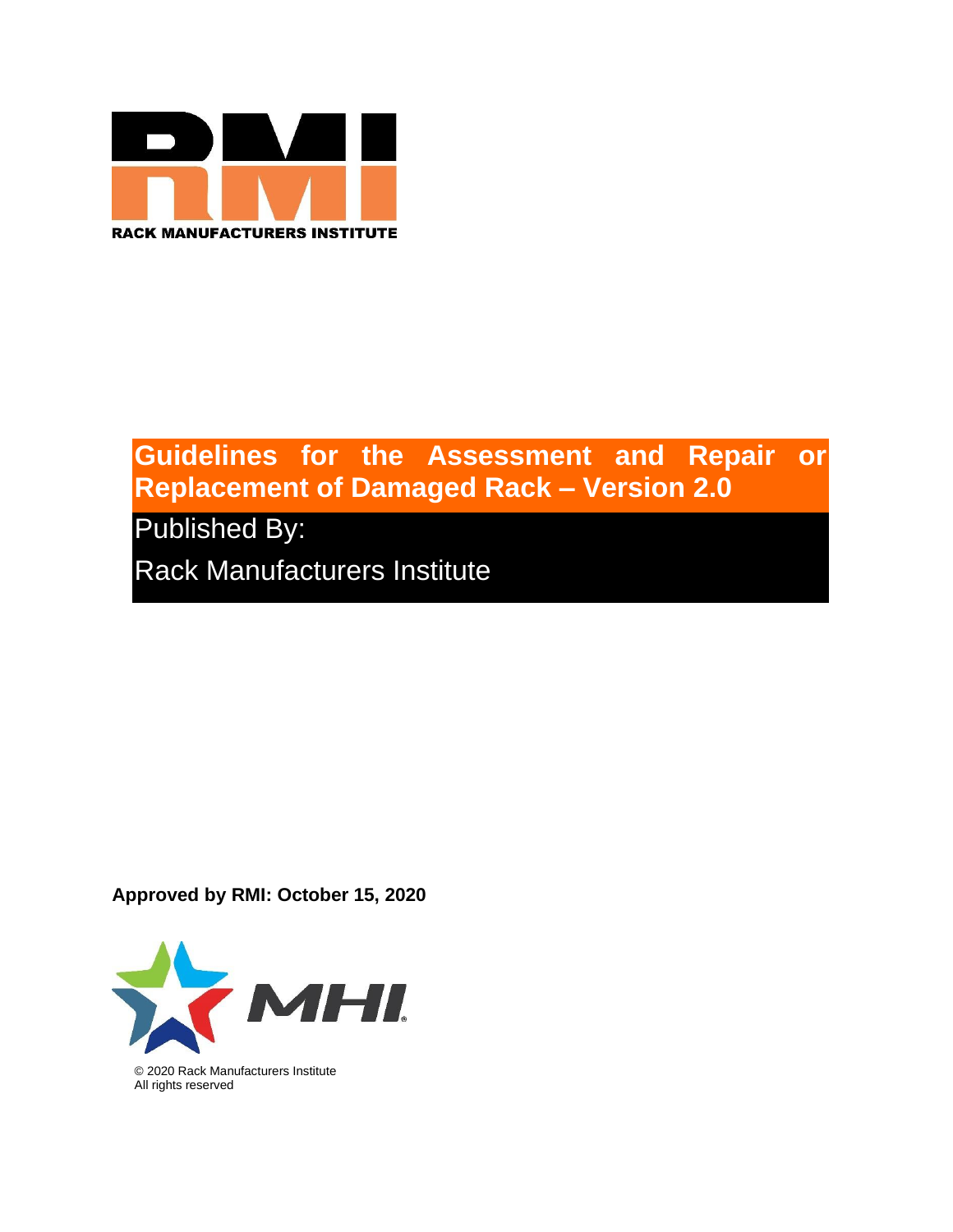## **Preface**

## Rack Manufacturers Institute (RMI)

<span id="page-1-1"></span><span id="page-1-0"></span>The Rack Manufacturers Institute (RMI), formed in 1958, is an independent incorporated trade association affiliated with MHI. The membership of RMI is made up of companies which produce the preponderance of industrial steel storage racks, welded wire rack decking, and related structural systems used in the USA.

RMI maintains a public website at [www.mhi.org/rmi](http://www.mhi.org/RMI) that contains information about storage racks and the RMI members including ordering information for literature and a section for frequently asked questions.

For over 35 years, RMI has initiated extensive product testing and research and development programs, which have resulted in most of the technical advances made within the U.S. codes and standards community pertaining to rack systems. RMI representatives also maintain seats on several code and fire safety bodies to further assist in advancing the state of the art in rack design and application.

RMI members prepare and conduct extensive educational materials and programs to create additional value for users of industrial storage racks and related products.

RMI members are committed to the principals of continuous improvement in both product design and application and in the highest professional and ethical standards of performance as embodied in the mission and work conducted within RMI.

All RMI members are seated on the RMI Engineering Committee, whose primary mission is to develop and maintain standards and other guidance documents that provide guidance for the design, installation, and use of rack systems. RMI, in conjunction with MHI, an ANSI-Accredited Standards Developer, is responsible for the publication of the following American National Standards:

- ANSI MH16.1-2012(R2019), Specification for the Design, Testing, and Utilization of Industrial Steel Storage Racks;
- ANSI MH16.3-2016, Specification for the Design, Testing and Utilization of Industrial Steel Cantilevered Storage Racks, and
- ANSI MH26.2-2017, Design, Fabrication, Testing, and Utilization of Welded-Wire Rack Decking.

All inquiries concerning this document or the RMI standards should be submitted to the MHI Director of Standards, c/o RMI Engineering Committee, 8720 Red Oak Boulevard, Suite 201, Charlotte, NC 28217, [standards@mhi.org.](mailto:standards@mhi.org)

### MHI

<span id="page-1-2"></span>MHI is the largest material handling, logistics, and supply chain association in the United States. MHI offers education, networking and solution sourcing for members, their customers, and the industry through programming and events.

MHI is an Accredited Standards Developer with the American National Standards Institute (ANSI) and works with MHI members and industry groups to develop American National Standards for material handling equipment and applications.

MHI provides RMI with certain services and, in connection with this document and RMI standards, arranges for its production and distribution. Neither MHI, nor its officers, directors, or employees have any other participation in the development and preparation of the technical information contained in the standards or in this document.

## Guidelines for the Assessment and Repair or Replacement of Damaged Rack

<span id="page-1-3"></span>Information contained in this document is intended to be informative. Voluntary compliance to the guidance in this document is within the control and discretion of the user and is not intended to, and does not in any way limit the ingenuity, responsibility or prerogative of individual manufacturers to design or produce industrial steel storage racks that do not comply with these guidelines. The RMI has no legal authority to require or enforce compliance with these considerations. This document includes technical information to the user for their specific application. Following these guidelines does not assure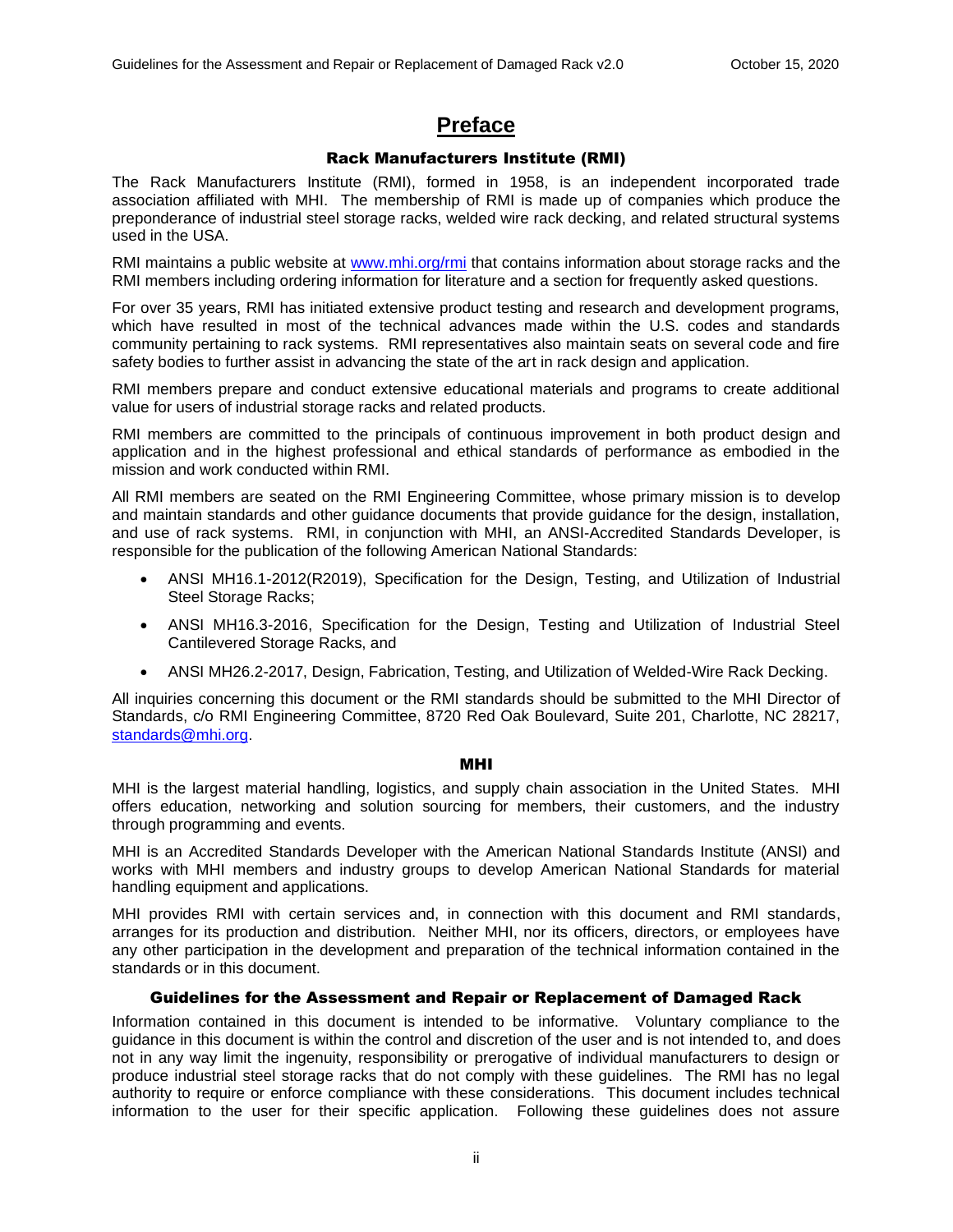compliance with applicable federal, state, or local regulations and codes. These considerations are not binding on any person and do not have the effect of law.

Neither RMI nor MHI take any position regarding any patent rights or copyrights which could be asserted with regard to these considerations and do not undertake to insure anyone using these considerations against liability, nor assume any such liability. Users of these considerations are expressly advised that determination of the validity of any such copyrights, patent rights, and risk of infringement of such rights is entirely their own responsibility.

In the interest of safety, all users of storage racks are advised to regularly inspect and properly maintain the structural integrity of their storage rack systems by assuring proper operational, housekeeping and maintenance procedures.

Users of industrial pallet rack systems rely on competent guidance to specify, test, design storage rack systems for their application. These considerations are offered as assistance to the storage rack planner and user. If a user refers to, or otherwise employs, all or any part of this document, the user is agreeing to follow the terms of indemnity, warranty disclaimer, and disclaimer of liability.

## **Disclaimer**

<span id="page-2-0"></span>**FOREWORD**. This Guideline was developed by RMI, an Industry Group of MHI and represents suggested practices and considerations for repairing or replacing damaged racks. It is intended to provide useful information and guidance for owners, users, designers, purchasers and/or specifiers of repairs to racks and rack systems. It is advisory only and should only be regarded as a simple tool that its intended audience may or may not choose to follow, adopt, modify, or reject. The following information does not constitute a comprehensive safety program, cannot guard against pitfalls in operating, selecting, and purchasing such a system, its repair or its replacement, and should not be relied upon as such. However, such a safety program should be developed, and an independent adviser should be consulted in doing so.

**VOLUNTARY**. The use of this document is completely voluntary. Its existence does not in any respect preclude anyone, whether it has approved this Guideline or not, from following procedures and assuming responsibilities not conforming to this Guideline.

**DISCLAIMER OF LIABILITY**. RMI, MHI and their members assume no responsibility and disclaim all liability of any kind, however arising, as a result of acceptance or use or alleged use of this Guideline. Anyone using this Guideline specifically understands and agrees that RMI, MHI, their members, officers, agents, and employees shall not be liable under any legal theory of any kind for any action or failure to act with respect to the repair, replacement, design, erection, installation, manufacture, and preparation for sale, characteristics, features, or delivery of anything covered by this Guideline or any other activity covered by this Guideline. Any use of this information must independently be determined and verified by the user to be in accordance with applicable federal, state, and local laws and regulations.

**DISCLAIMER OF WARRANTY**. RMI, MHI, and their members make NO WARRANTIES of any kind, express or implied, in connection with the information in this Guideline and SPECIFICALLY DISCLAIM ALL IMPLIED WARRANTIES OF MERCHANTABILITY AND OF FITNESS FOR PARTICULAR PURPOSE.

**INDEMNIFICATION**. By referring to or otherwise employing this Guideline, its user agrees to defend, protect, indemnify, and hold RMI, MHI, their members, officers, agents, and employees harmless from and against all claims, losses, expenses, damages, and liabilities, direct, incidental, or consequential, arising from acceptance or use or alleged use of this Guideline, including loss of profits and reasonable attorneys' fees which may arise out of the acceptance or use or alleged use of this document. The intent of this provision is to absolve and protect RMI, MHI, their members, officers, agents, and employees from any and all loss relating in any way to this document, including those resulting from the user's own negligence.

All inquiries concerning this document or the RMI standards should be submitted to the MHI Director of Standards, c/o RMI Engineering Committee, 8720 Red Oak Boulevard, Suite 201, Charlotte, NC 28217, [standards@mhi.org.](mailto:standards@mhi.org)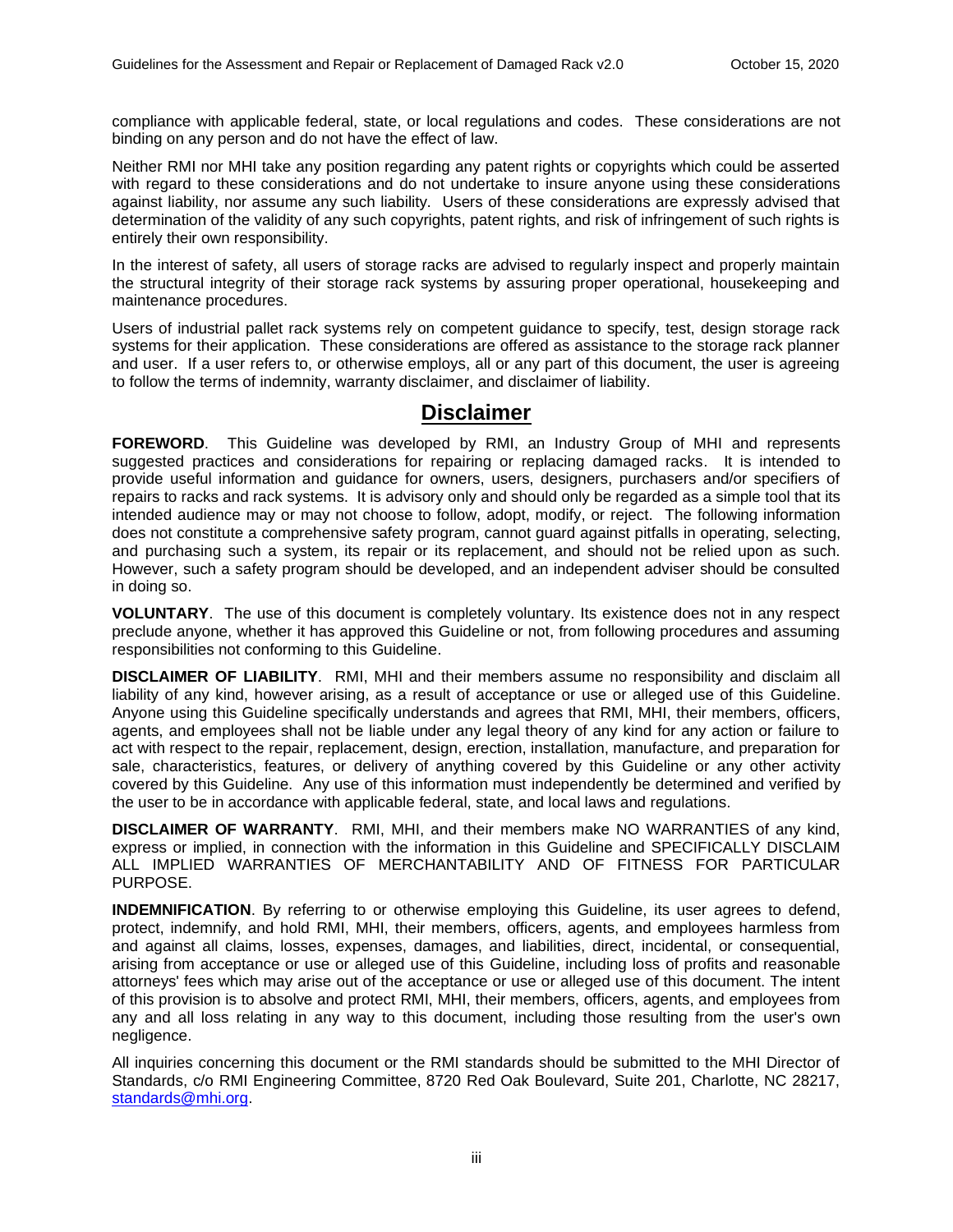# **Table of Contents**

<span id="page-3-0"></span>

| 1      |  |  |
|--------|--|--|
| 2      |  |  |
| 3      |  |  |
| 4      |  |  |
| 5      |  |  |
| 5.1    |  |  |
| 5.2    |  |  |
| 5.3    |  |  |
| 5.4    |  |  |
| 5.5    |  |  |
| 6      |  |  |
| 6.1    |  |  |
| 6.2    |  |  |
| 6.2.1  |  |  |
| 6.2.2  |  |  |
| 7<br>8 |  |  |
| 8.1    |  |  |
| 8.1.1  |  |  |
|        |  |  |
| 8.2    |  |  |
| 8.2.1  |  |  |
| 8.2.2  |  |  |
| 8.2.3  |  |  |
| 8.3    |  |  |
| 8.3.1  |  |  |
|        |  |  |
| 8.4    |  |  |
| 8.5    |  |  |
| 8.5.1  |  |  |
|        |  |  |
| 9      |  |  |
| 9.1    |  |  |
| 9.2    |  |  |
| 9.3    |  |  |
| 9.4    |  |  |
| 9.5    |  |  |
| 9.6    |  |  |
|        |  |  |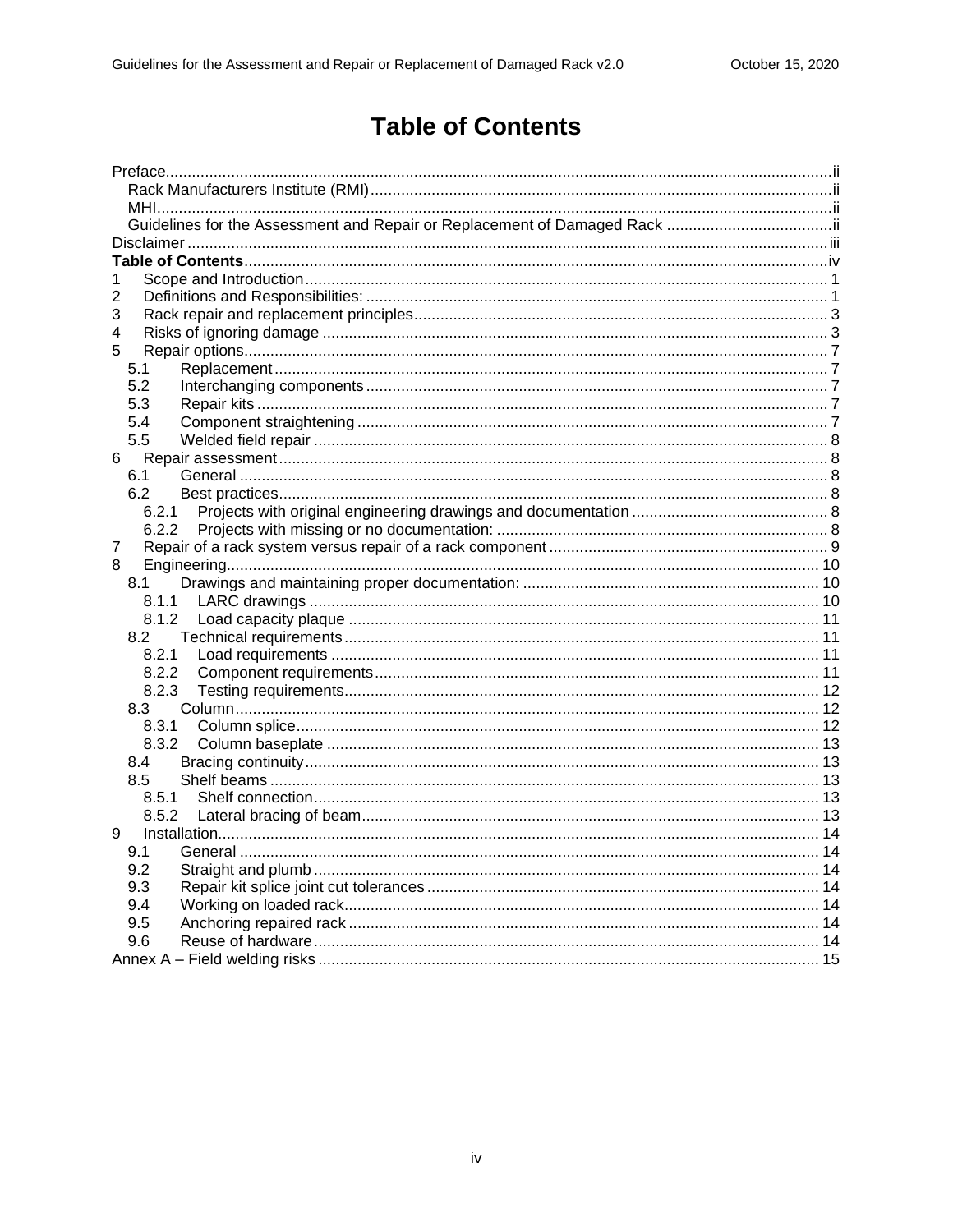## <span id="page-4-0"></span>**1 Scope and Introduction**

The Rack Manufacturers Institute (RMI) has developed this document to provide a reference for owners and operators of industrial pallet rack systems to define the proper steps for:

- conducting assessments and surveys of rack damage;
- reporting and record keeping of damage surveys and repairs on an on-going basis;
- evaluating a damaged rack system and developing engineering solutions for its repair or replacement; and
- installing solutions for repairs or replacements.

This document highlights the importance of industrial pallet rack safety and certain risks, if poor practices are followed, and addresses frequent questions that may arise during rack repair projects. This document expands upon information that is contained in ANSI MH16.1-2012(R2019), "*Specifications for the Design, Testing, and Utilization of Industrial Steel Storage Racks."* This document also references the RMI document, *"Considerations for the Planning and Use of Industrial Steel Storage Racks."* These documents are available from the RMI website: [http://www.mhi.org/rmi.](http://www.mhi.org/rmi)

It is the intent of this document to focus on the section(s) of the rack system that could be affected by damaged components or connections being repaired or replaced, and not to require that an entire system be evaluated in every circumstance.

Industrial pallet rack systems are highly engineered, high performance structures that are often exposed to product loads more than ten times the weight of the pallet rack system itself. Each component should have been designed, tested, manufactured, and subjected to rigorous quality controls to assure that it will safely withstand those demands. RMI recommends that owners install rack systems designed and installed in accordance with ANSI MH16.1-2012(R2019) and that owners following the guidance in the *"Considerations for the Planning and Use of Industrial Steel Storage Racks"* document when planning to install or utilize industrial pallet rack systems.

ANSI MH16.1-2012(R2019) contemplates certain factors of safety but does not include requirements that could be imposed as a result of post-manufacture damage. It is important that racks be regularly inspected and correctly maintained to retain the system's design capacity and factors of safety.

Owners of industrial pallet rack systems need short-term and long-term strategies for damage assessments, executing repairs, and recordkeeping.

Recordkeeping is a key consideration in ensuring a rack system's compliance to ANSI MH16.1-2012(R2019). When engineering design and repair records are maintained by the owner, they can be used by the rack repair provider to identify feasible repair options.

ANSI MH16.1-2012(R2019), Sections 1.4.2 and 1.4.4, state that rack installations require load application and rack configuration (LARC) drawings and plaques. Local building codes may also impose additional requirements.

Repair, replacement, or reconfiguration of rack systems could void manufacturer's warranties or guarantees because original equipment manufacturers (OEM) lack control over repair or replacement processes. Such a situation involving subsequent modifications could shift responsibilities for product liability from the rack system OEM to the rack repair provider or the owner.

A priority of any rack repair needs to be that when the repair is complete, the industrial pallet rack system complies with the requirements set forth in ANSI MH16.1-2012(R2019) to contribute to a safe working environment for personnel working near or in the system.

### <span id="page-4-1"></span>**2 Definitions and Responsibilities:**

**rack repair** – encompasses the process of returning a damaged rack system to its required design capacity and integrity. Repair work can include repairing or replacing the damaged rack components, as needed.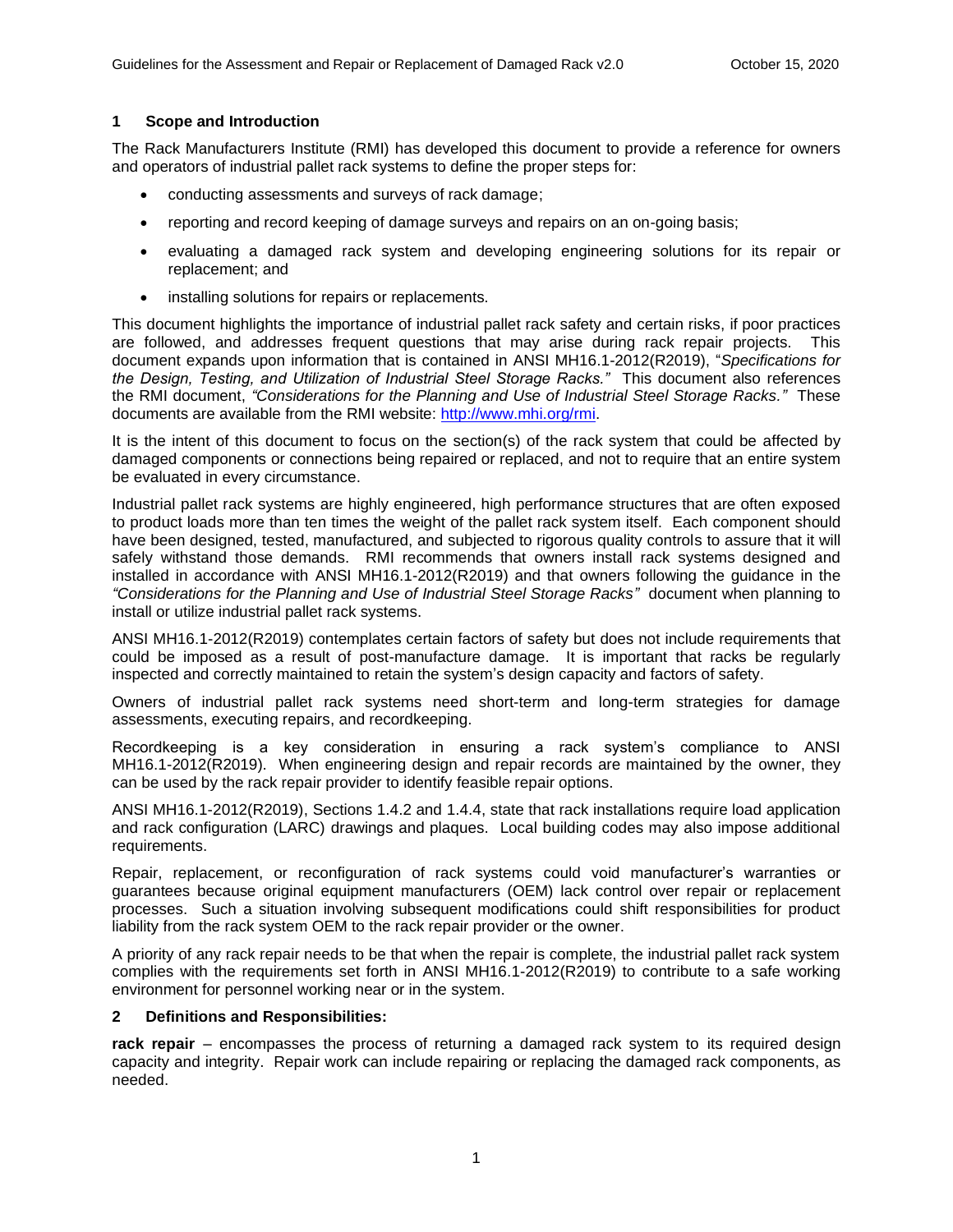**replacement** – the act of substituting damaged rack system components with similar or identical components approved by the OEM during a rack repair activity.

**component** – a finished part consisting of members. For example, an upright frame is considered a component, while the pieces that are used to build the frame are considered members.

**Load Application and Rack Configuration (LARC) drawings** – drawings that show appropriate details of the rack structure and repair solution encompassing the section of the rack system that is affected by the repair.

**owner** – the party that is responsible for managing and maintaining the rack system, and whose responsibilities include:

- maintaining a safe pallet rack system;
- maintaining up-to-date drawings and engineering documentation;
- maintaining load capacity plaques;
- conducting regular inspections, as outlined in the *"Considerations for the Planning and Use of Industrial Steel Storage Racks"* document; and
- selecting a supervising engineer and rack repair provider if rack repairs are needed.

**supervising engineer** – a person who, by possession of a recognized degree, certificate, or professional standing, or who by extensive knowledge, training, and experience, has successfully demonstrated an ability to solve or resolve problems relating to the subject matter, the work, or the project., and whose responsibilities include:

- identifying the original manufacturer of the rack system and whether the system is ANSI MH16.1- 2012(R2019) compliant, as applicable;
- reviewing system documentation to validate the capacity rating for the section(s) of the rack that is being repaired or replaced;
- developing an assessment protocol to identify and grade damaged conditions that should identify overloading or damaged conditions, that could render the system unsafe and that could require unloading;
- overseeing the scope and thoroughness of the assessment of damage repairs or replacement;
- designing and approving the repair protocol to address all conditions identified by the field assessor; and
- developing repair solutions that address the loads imparted on the damaged components (static, seismic, etc.), not just the strength of individual members being repaired. All work must comply with applicable state laws and building codes.

**field assessor** – a person who works under the direction of the supervising engineer capable of identifying existing and predictable hazards in the surroundings or working conditions which are unsanitary, hazardous, or dangerous to employees, and who has authorization to take prompt corrective measures to eliminate them, with responsibilities that include:

- identifying the manufacturer of a rack system (where possible) and obtaining the system's documentation, if available;
- documenting a rack system's as-built fabrication if original engineering documentation is not available or if the rack system has been modified;
- reviewing the system's configuration and comparing it to the system's drawings (beam levels, loads, etc.).
- noting any variances from system drawings;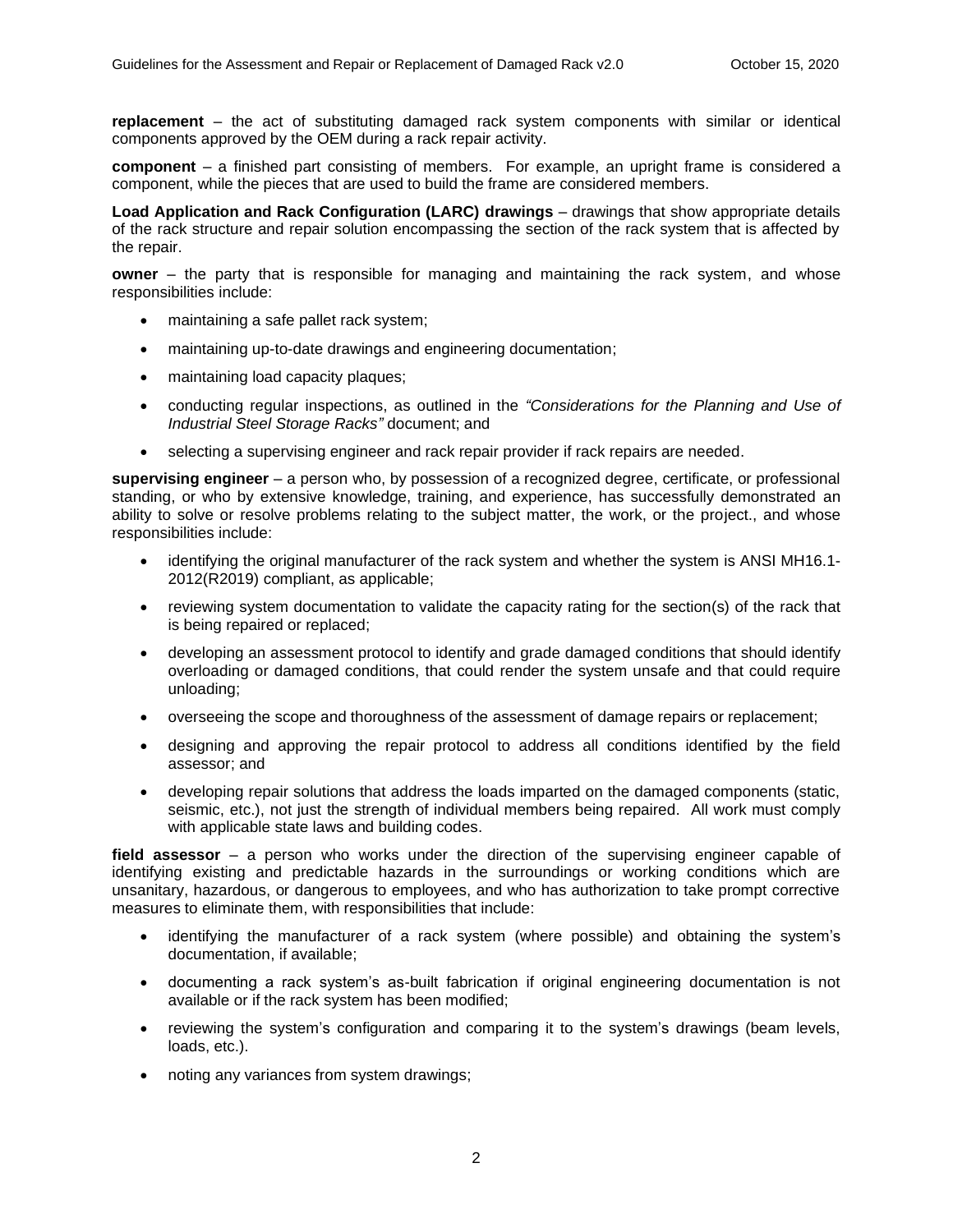- identifying all areas of damage and recording the location of damaged components, based on instructions from the supervising engineer; and
- performing post-repair or replacement inspections and reporting the results, as required by the supervising engineer.

**OEM** – is the original equipment manufacturer of the racking system.

**rack repair provider** – is the responsible party for assessing and/or repairing the rack system or components including:

- reviewing drawings and repair solutions that the supervising engineer recommends;
- implementing the repair or replacement solution, as directed by the supervising engineer; and
- providing updated LARC drawings to the owner that incorporate proposed repairs or replacements, as directed by the supervising engineer.

## <span id="page-6-0"></span>**3 Rack repair and replacement principles**

The responsibilities of owners include:

- maintaining appropriate documents that reflect the design and engineering of the rack system;
- consulting with an appropriate rack design professional or engineer when moving, reconfiguring, replacing, or repairing rack systems; and
- maintaining a regular program for inspecting and maintaining racks as outlined in the *"Considerations for the Planning and Use of Industrial Steel Storage Racks"* document.

ANSI MH16.1-2012(R2019) can provide the technical framework that guides the design of rack repair solutions.

The repair process (assessment, design, and installation) should be overseen by a qualified rack design engineer (supervising engineer).

The assessment and design of rack repairs should address all loads that can be imparted on damaged members (static, seismic, etc.), not just on the specific members being repaired.

Rack systems are subject to applicable building codes. Rack systems lacking original engineering documentation must be evaluated in accordance with applicable building codes. If stamped and sealed calculations of the original installation are needed, but not available, the system must be evaluated in accordance with applicable building codes.

### <span id="page-6-1"></span>**4 Risks of ignoring damage**

Pallet rack systems which are properly designed, manufactured, installed, used, and maintained, can provide years of trouble-free, safe service. When properly used by careful, well trained forklift operators, rack should need little maintenance or repair.

When racks are damaged or improperly repaired, the load-carrying capacity of the structure may be reduced. Although a single instance of damage to the rack may not result in failure, severe or accumulated damage will reduce the capacity of the system and may ultimately lead to its collapse.

The cost of rack collapses may far exceed the value of the entire rack structure and could lead to:

- injury or loss of life;
- loss of product;
- loss of business and business interruption;
- large cleanup and replacement expenses; or
- litigation.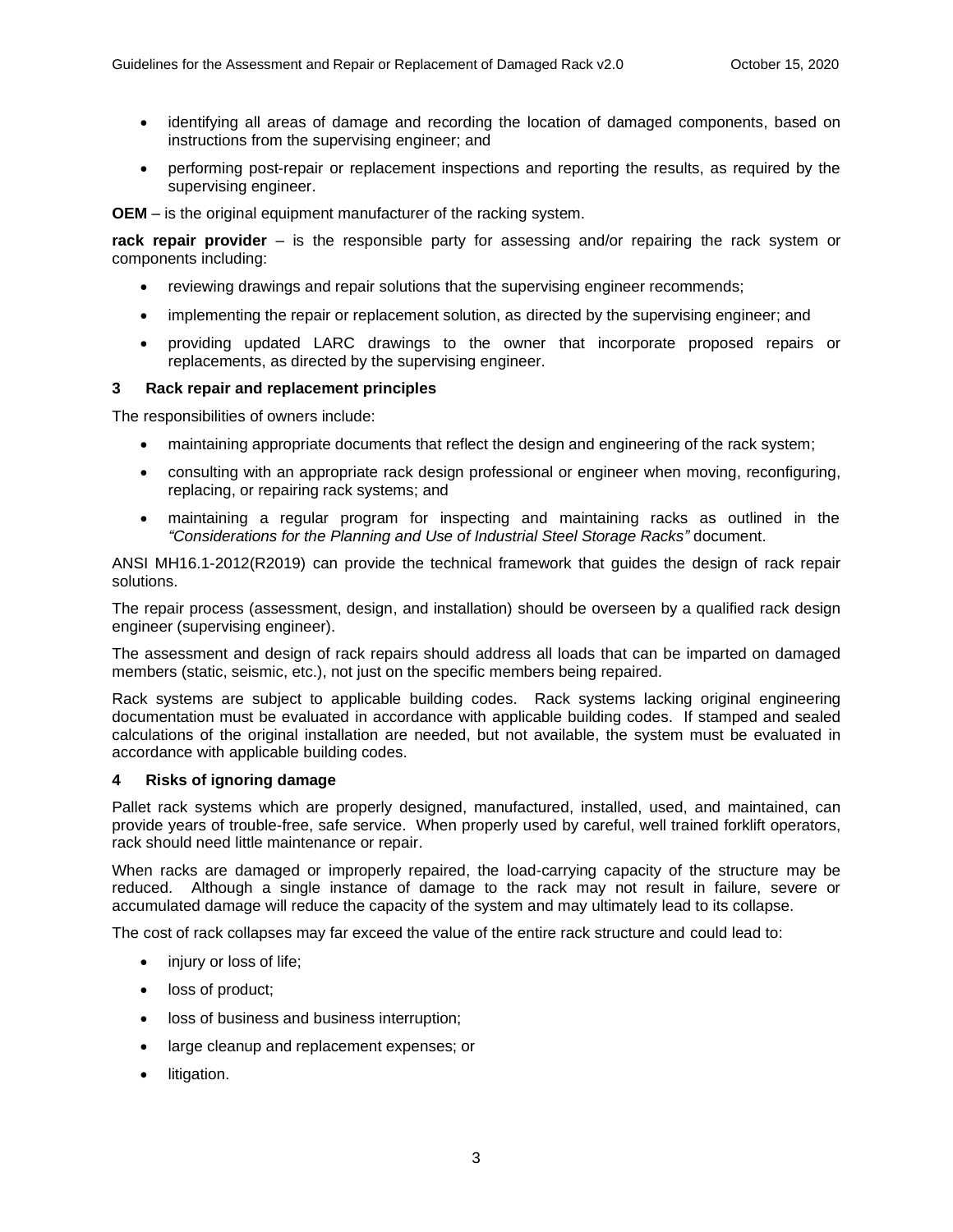As the cases in Table 1 show, inattention to rack safety or improper rack repair could result in failure of the rack system.

| <b>Summary of incident</b>                                                                                                 | <b>Cause of incident</b>                                                                                                                                                               |
|----------------------------------------------------------------------------------------------------------------------------|----------------------------------------------------------------------------------------------------------------------------------------------------------------------------------------|
| Location:<br>industry<br>A<br>food<br>company<br>warehouse.                                                                | Failure of a pallet rack upright frame following<br>٠<br>repair work involving the butt welding of two                                                                                 |
| A worker was fatally<br>Consequences:<br>injured.                                                                          | portions of a column.<br>The supplier did not establish any inspection                                                                                                                 |
| A temporary<br>pallet rack<br>Summary:<br>collapsed, and the loads fell on the worker<br>seated next to the pallet rack.   | procedure for the rack components before it was<br>delivered and installed at the customer's<br>premises.                                                                              |
|                                                                                                                            | Inadequate repair method that failed to consider<br>the quality of the steel used and the racking<br>manufacturer's recommendations.                                                   |
|                                                                                                                            | Impact between the lift truck and the pallet rack.                                                                                                                                     |
| Location:<br>A food industry wholesaler<br>warehouse.                                                                      | An unprotected upright frame column was struck<br>٠<br>by a hand-operated truck that encroached on<br>the main aisle. This rack was struck by the lift<br>truck driven by the worker." |
| Consequences: A worker was fatally<br>injured.                                                                             |                                                                                                                                                                                        |
| A pallet rack collapsed<br>Summary:<br>following an indirect impact between the lift<br>truck and an upright frame column. |                                                                                                                                                                                        |

**Table 1. Sample incident and cause summaries**

Examples of rack system collapses resulting from improper maintenance are shown in Figure 1.

Rack damage might not be noticed or might be ignored because the rack structure continues to remain standing. Examples of damaged rack where the rack system remained standing are shown in Figure 2. In each of these examples, the damaged rack systems should be assessed and repaired or replaced, as directed by a supervising engineer.

In some cases, repairs to damaged rack systems are attempted without consulting a supervising engineer. Owners should avoid attempts to repair rack despite possibly having personnel or resources in their facility to attempt repairs. Without proper engineering oversight, there is no proof or assurance that the repair is sound and will yield a safe operating system. Examples of attempts at repairs deemed to be unsafe are shown in Figure 3. In these instances, an attempt at a repair was made, but a supervising engineer subsequently inspecting the attempt at repair recognized that the repairs had not been properly designed, causing a potentially unsafe condition. The improper repairs were removed and properly repaired.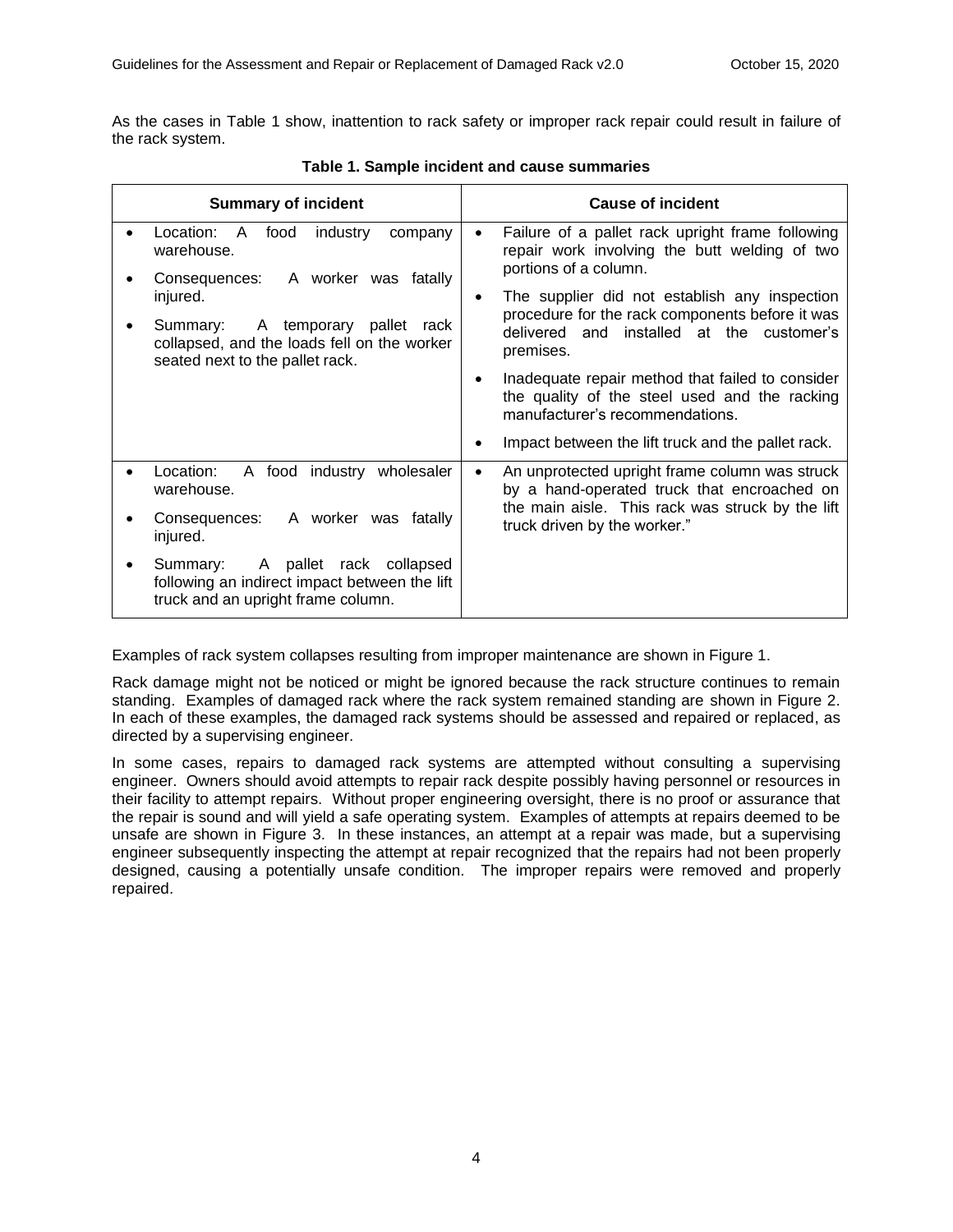



**Rack damage was ignored Rack collapse led to the surrounding building's collapse**

**Figure 1. Examples of collapses caused by rack damage**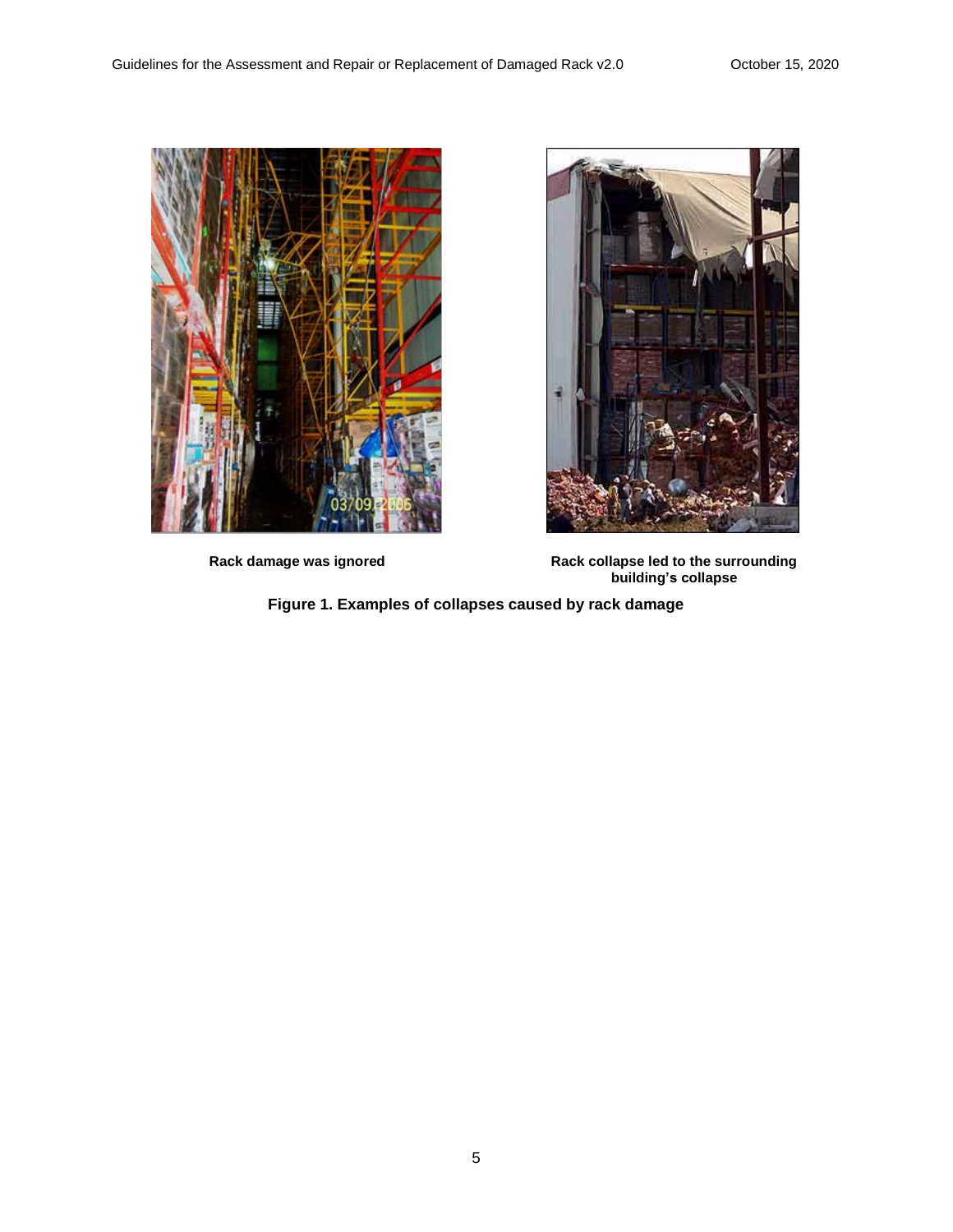







**Missing diagonal Sheared anchor; footplate separated from column**



**Damaged upright column Damaged column with home-grown repair**



**Damaged beam Damaged upright column** 

**Figure 2. Examples of damaged rack where the rack system remained standing**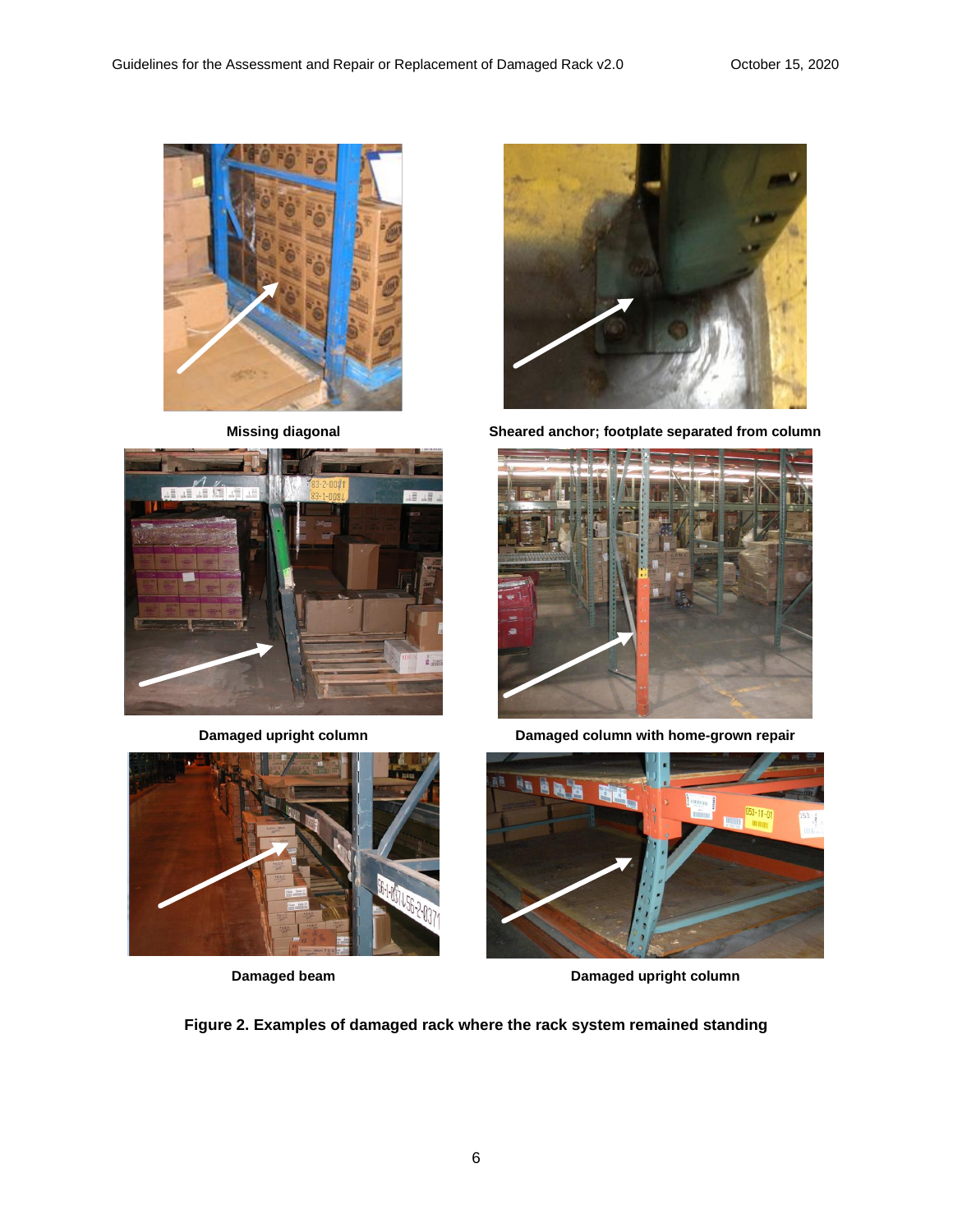

**Unsafe field welding repair Defective field welding**



## **Figure 3. Examples of ineffective attempts at repairs**

## <span id="page-10-0"></span>**5 Repair options**

## <span id="page-10-1"></span>**5.1 Replacement**

Replacement of damaged rack components with identical parts approved by the OEM is recommended when the OEM can be identified and when original or revised engineering documentation is available.

When load-bearing components of a rack structure are replaced with components that are not identical, the owner should request an engineering evaluation to evaluate the loads on the replaced components.

### <span id="page-10-2"></span>**5.2 Interchanging components**

RMI recommends against interchanging components, such as uprights or beams with similar looking components from other OEMs because such components might not be compatible or interchangeable with the OEM rack system. If components from multiple manufacturers are used, appropriate testing would need to be performed to validate that the capacity of the industrial pallet rack system has not been affected. Replacement of load-bearing components is not recommended without first performing an engineering evaluation that incorporates the loads on the rack structure, including the components that have not been replaced.

## <span id="page-10-3"></span>**5.3 Repair kits**

In some situations, it can be economical or advantageous to remove the damaged section of an upright and to replace it with a component from a pre-engineered rack repair kit.

Such kits are typically bolted or welded in place and anchored to the floor. When designing the kit, a supervising engineer needs to evaluate the configuration and loading of the existing rack at the location of the damage, considering the loads imparted on the damaged component, and not just on the particular member being repaired. Each load configuration needs to be evaluated separately. The repair kits need to be engineered to meet applicable building codes.

## <span id="page-10-4"></span>**5.4 Component straightening**

Component straightening should not be considered as a repair technique unless it is expressly approved by the supervising engineer. If a repair solution requires bending or straightening damaged components, the straightening process needs to be conducted in a manner that ensures that the appropriate loadcarrying properties of the steel, including the effects of residual stresses, are maintained in the repaired member.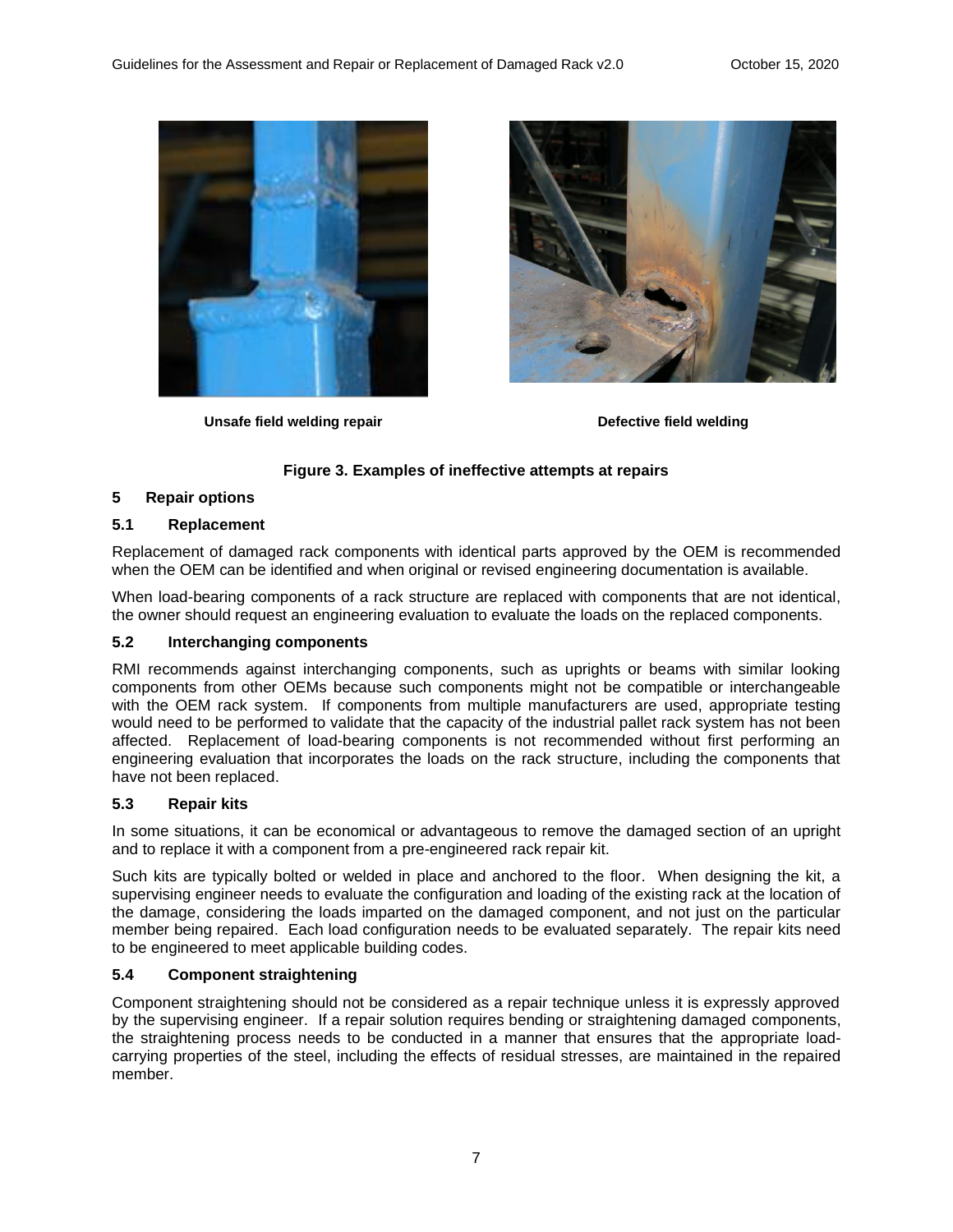## <span id="page-11-0"></span>**5.5 Welded field repair**

Where replacement or repair kits are not an option, the owner could choose to perform a welded field repair on a rack system. Any field repairs should be supervised by a supervising engineer and welding should be performed by a certified welder so that the work is performed in accordance with applicable American Welding Society (AWS) standards. (Refer to Annex A for additional risks associated with field welding.)

## <span id="page-11-1"></span>**6 Repair assessment**

## <span id="page-11-2"></span>**6.1 General**

ANSI MH16.1-2012(R2019) requires that all damaged rack be isolated and evaluated by a supervising engineer prior to repair or replacement of the damaged components.

A major challenge in developing an effective repair program for racks is to ensure that the repairs or replacements are performed to a uniform, engineering-driven standard with supporting documentation that establishes that good practices were followed. Because of the long lifecycle of rack systems, such documentation can pose special challenges for owners because many rack systems are moved, reconfigured, repurposed or changed in some way from what was originally designed and installed.

Performing a proper assessment of damage can be more complicated than simply fixing the worst damage. Any process of assessing damage to a rack system needs to be conducted under the direction of a supervising engineer. This does not mean that the supervising engineer has to perform the assessment; however, the supervising engineer should approve the assessment process and protocol and should communicate regularly with the field assessor to ensure that the appropriate information is sufficiently documented for a complete evaluation of the repair.

Repair programs can be constrained by budgets or the temptation to repair only the worst damage. All damage that the supervising engineer concludes should be repaired ought to be implemented to assure the rack system is brought back into compliance with ANSI MH16.1-2012(R2019).

### <span id="page-11-3"></span>**6.2 Best practices**

### <span id="page-11-4"></span>**6.2.1 Projects with original engineering drawings and documentation**

For projects with original engineering drawings and documentation:

- validate that the rack is in the location identified in the engineering documentation; and
- validate that the rack system has not been reconfigured from the original drawings.

**If there is no change from original drawings:** If there is no change to the rack system, the field assessor can readily document all instances of damage and can present the results of the survey to the supervising engineer, who can develop appropriate repair solutions. Appropriate steps for inspection are included in Section 6 of the *"Considerations for the Planning and Use of Industrial Steel Storage Racks"* document.

**If stamped and sealed calculations are required:** If stamped and sealed calculations are not available from the original project, the system would need to be evaluated under current standard and Building Code requirements (as required by law) and new stamped and sealed calculations would need to be created.

**If the rack system's configuration has changed, but documentation has not been updated and the system has not been relocated to a new facility:** The supervising engineer could calculate the capacity of the system based upon codes that were in effect when the system was installed.

### <span id="page-11-5"></span>**6.2.2 Projects with missing or no documentation:**

Efforts should be made to locate documentation and calculations, because this is normally the easiest way to demonstrate compliance with the standard.

If the original documentation is not available, a supervising engineer should be selected to develop an assessment process, to supervise the preparation of the engineering package, and to approve the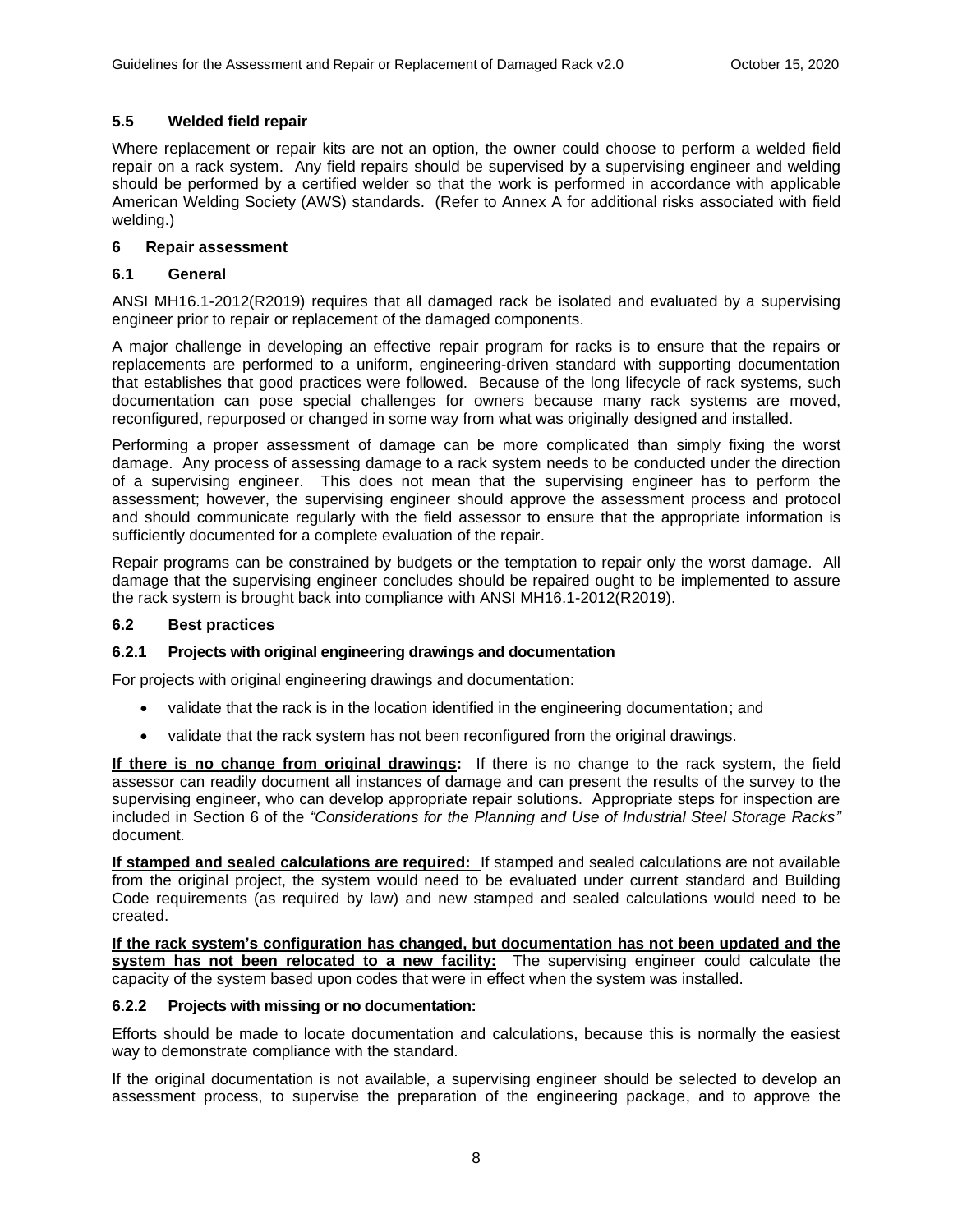engineering packaging when the assessment is complete. The assessment process encompasses collecting all relevant information needed by the supervising engineer including, but not limited to:

- the identity of the rack system manufacturer;
- the number of affected parts;
- rack construction;
- the sizes of affected members;
- the properties of materials;
- gauges;
- spacing;
- elevations;
- loads;
- anchoring; and
- slab.

Based on the protocol that the supervising engineer develops, the field assessor should document all damage and present the results of their survey to the supervising engineer. The supervising engineer should develop repair solutions.

### <span id="page-12-0"></span>**7 Repair of a rack system versus repair of a rack component**

When repairing rack systems, the supervising engineer would need to evaluate the loads imparted on the damaged component, not just on the specific member being repaired. This evaluation is especially important with older systems that could have been moved or reconfigured during their lifetime.

The following example shows how a seemingly simple reconfiguration can dramatically reduce the load capacity of a system and can create a significant safety risk.

*An owner reconfigured a rack without engineering oversight, as shown in Figure 4. The owner's maintenance department removed the lower level of a push-back rack system to allow for additional clearance for forklifts to drive under the rack to place floor-level pallets.* 

*The owner did not realize that this reconfiguration reduced the capacity of the rack system from 3,000 lbs. (1,360 kg) per pallet to 1,800 lbs. (820 kg) per pallet because the unsupported span of the uprights was increased. The owner continued to store 3,000 lb. (1,360 kg) pallets on the system, thereby exposing forklift operators driving under a system that was loaded 66% over its rated capacity.*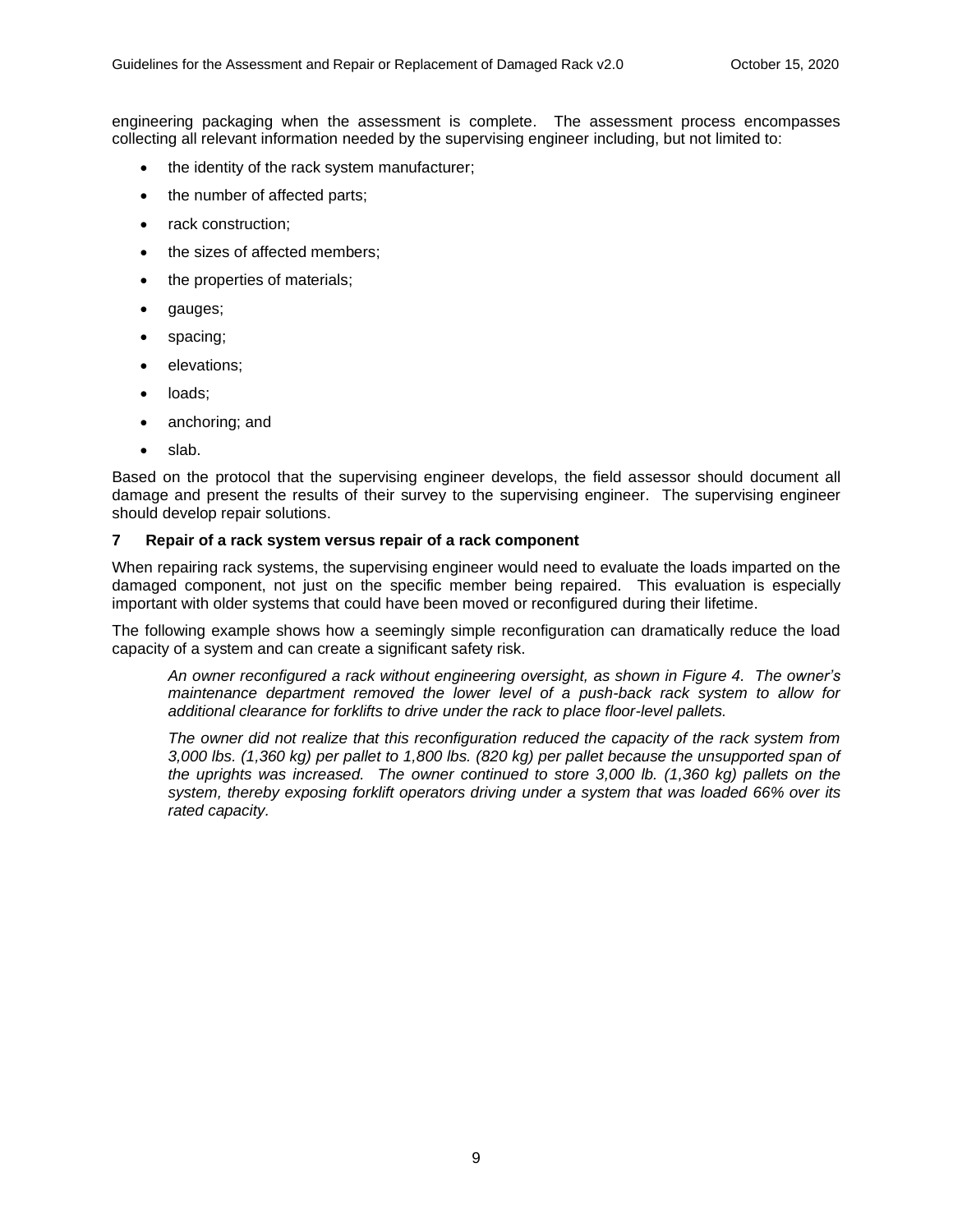

## **Original Configuration**

3,000 lb. (1,360 kg) per pallet capacity

**Modification**

1,800 lb. (820 kg) per pallet capacity

## **Figure 4. Example of a rack system modification**

*An engineering review of the system conducted before the modification was implemented would have identified this capacity change. An engineering change could have been performed on the rack system to modify the system while maintaining the original load capacity.* 

Owners, manufacturers, and rack repair suppliers should not rely only on experience or history when planning or executing rack repair. It is critical to first ensure that the original system meets applicable codes and safety requirements before repairs are begun. If this step is ignored, the rack repair provider could repair or replace a damaged component but leave other parts of the rack system in a non-compliant if, for example, the system was overloaded. Careful review by a supervising engineer is imperative.

## <span id="page-13-0"></span>**8 Engineering**

## <span id="page-13-1"></span>**8.1 Drawings and maintaining proper documentation:**

### <span id="page-13-2"></span>**8.1.1 LARC drawings**

If the existing LARC drawings are not available, new LARC drawings showing the load capacity of the repaired system should be created, as shown in Figure 5. The supervising engineer should approve such drawings before repairs are begun. LARC drawings should provide clear information defining the repair or replacement, as well as, configurations of bays or sections affected by the repair or replacement.

Notice should be conspicuously depicted on LARC drawings showing that the supervising engineer is to evaluate any deviations from the drawings and that any deviation may impair the safety of the rack system. (reference: ANSI MH16.1-2012(R2019), Section 1.4.5).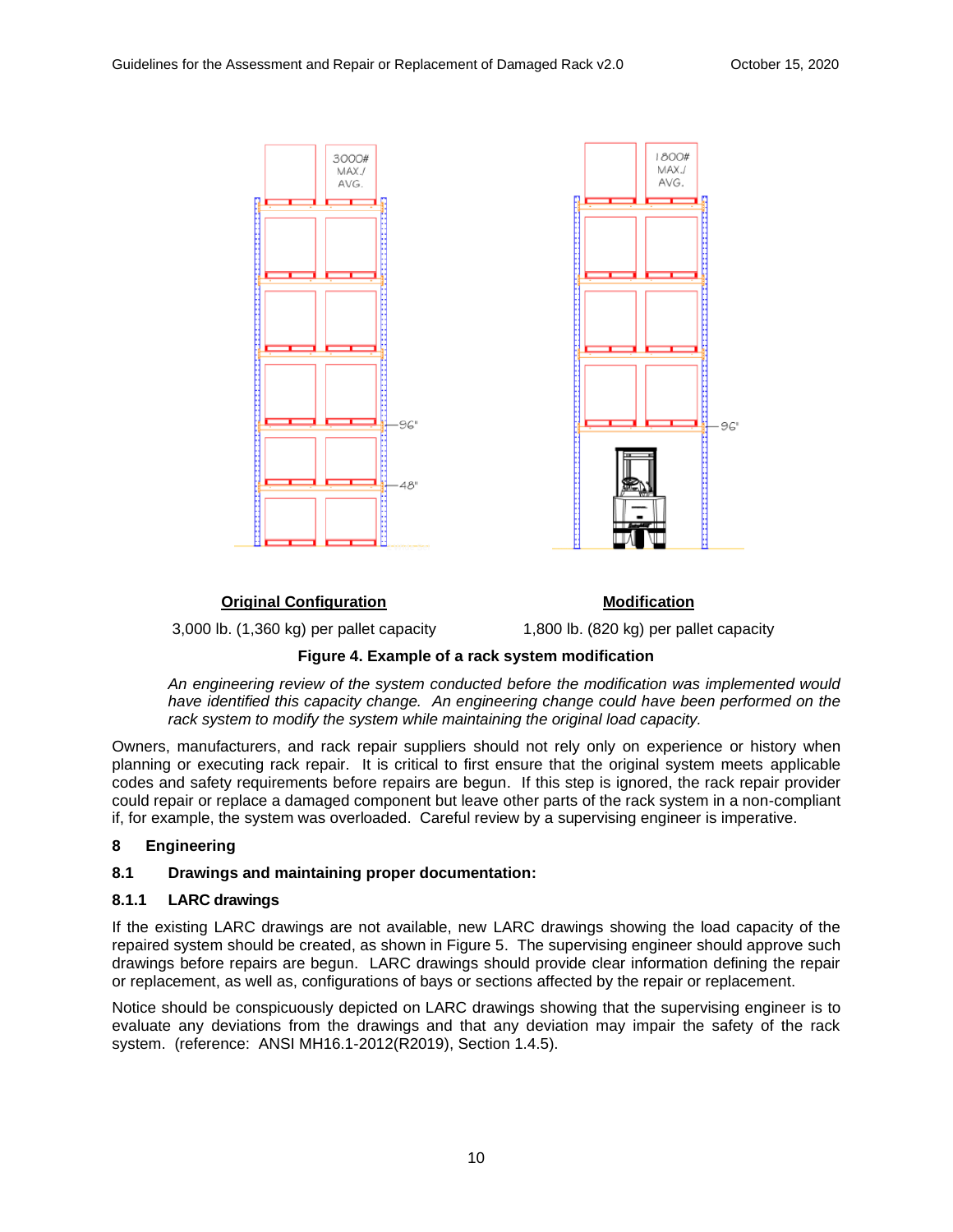

\*Note that design loads and beam elevations are clearly identified

## **Figure 5. Example LARC drawing**

## <span id="page-14-0"></span>**8.1.2 Load capacity plaque**

As specified in ANSI MH16.1-2012(R2019), Section 1.4.2, the owner is responsible to ensure that load capacity plaques are conspicuously displayed in one or more prominent locations. If there are any modifications to the rack configuration, the capacity plaques need to be updated and reinstalled. Sample load plaques are shown in Figure 6.

## <span id="page-14-1"></span>**8.2 Technical requirements**

### <span id="page-14-2"></span>**8.2.1 Load requirements**

The supervising engineer shall review the maximum loading capabilities of the system with the owner. If appropriate, the supervising engineer should determine all external loading requirements of the rack structure, including product load, wind load, snow load, rain on snow surcharge, snow drifting, seismic load and dead and live load from structures supported by the storage rack and more. The necessary strength and stiffness of the members and connections shall be determined by structural analysis for the appropriate load combinations (ASD or LRFD, as required by ANSI MH16.1-2012(R2019) Section 2.1 or 2.2, respectively).

## <span id="page-14-3"></span>**8.2.2 Component requirements**

The components affected by the repair or replacement shall meet all the material and design requirements of ANSI MH16.1-2012(R2019), which details component design requirements. Sections 8.3 through 8.5 in this document cover components that are not mentioned in the ANSI MH16.1-2012(R2019) but are important and unique to the repair of storage racks.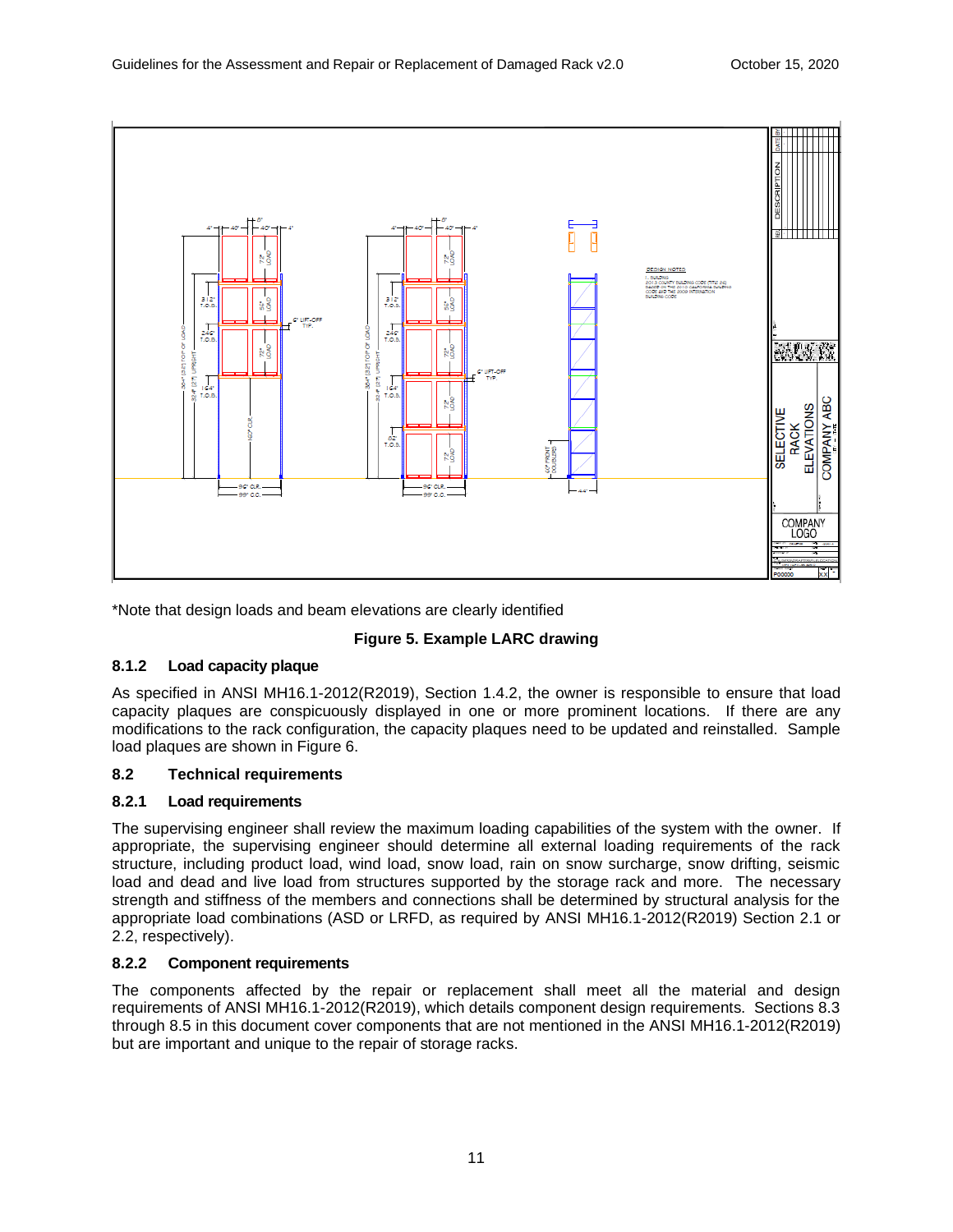

## **Figure 6. Sample load plaque**

### <span id="page-15-0"></span>**8.2.3 Testing requirements**

When testing is deemed necessary, the supervising engineer will approve and oversee the test procedure. Tests should use components from the existing system, repaired components, and replacement components. The tested components from the existing system should be representative of the components being repaired. This testing can be done in any facility acceptable to the supervising engineer, and the testing records shall be maintained by the supervising engineer.

### <span id="page-15-1"></span>**8.3 Column**

### <span id="page-15-2"></span>**8.3.1 Column splice**

If it is necessary to repair a column segment with a new section, a splice may be used to join the two components. The continuity of the load path across this splice joint is critical to the structural integrity of the repair.

The column splice needs to meet the loading requirements of the applicable loading combinations in ANSI MH16.1-2012(R2019) Section 2.1 or Section 2.2. The splice connection shall be evaluated for the following factors including, but not limited to:

- column axial force;
- flexural buckling;
- torsional buckling;
- flexural-torsional buckling;
- column bending strength; and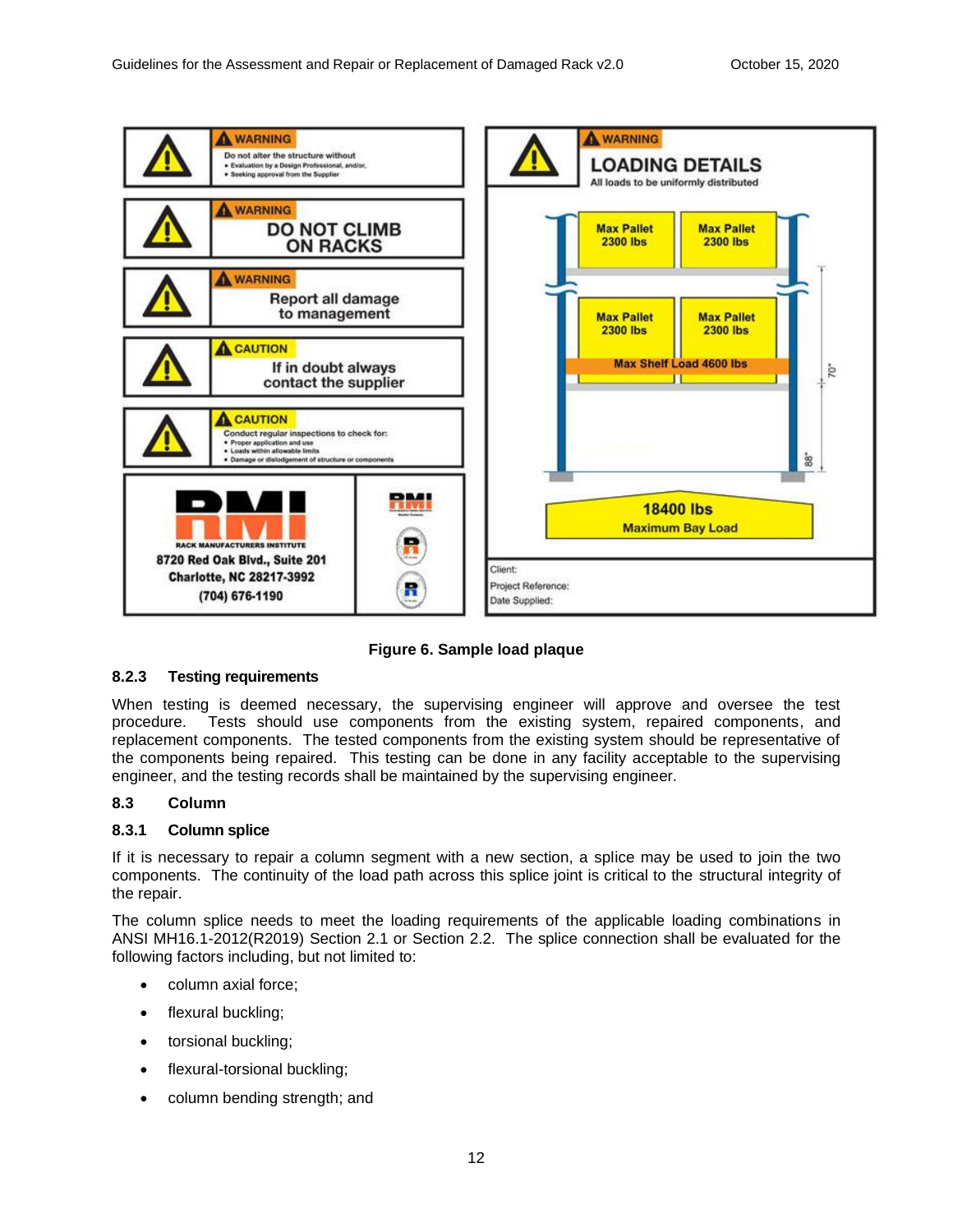• column bending stiffness.

The supervising engineer needs to determine whether the repair kit design requires full contact on the bearing horizontal surface to ensure continuity of load path across the splice joint. Refer to 9.3.

## <span id="page-16-0"></span>**8.3.2 Column baseplate**

A column baseplate might have to be replaced with a new plate, particularly if a column needs to be re-anchored and old hole locations are no longer accessible. The bending stiffness of the base joint could be critical to the success of the repair.

The column base plate needs to be shown to meet the loading requirements of the applicable loading combinations in ANSI MH16.1-2012(R2019) Section 2.1 or Section 2.2. The base connection shall be evaluated for the following factors including, but not limited to:

- the column downward axial force;
- the column uplift;
- the base joint bending strength; and
- the base joint bending stiffness.

If replacement anchors cannot be reinstalled in the same place relative to the column, a new location would need to be designed and evaluated. Replacement anchors shall be installed in the same hole or a new hole not less than 3 times the larger anchor diameter from existing anchor holes, whether the holes are empty or contain the remnants of old anchors. If existing anchor holes are filled with "dry-pack mortar" and the mortar has set for at least 7 days, replacement anchors may be placed not less than 1.5 times the diameter of the largest anchor from existing holes.

When welding new base plates onto existing frames, field welding risks discussed in Annex A should be addressed.

## <span id="page-16-1"></span>**8.4 Bracing continuity**

Original frame bracing generally provides a continuous load path to the supports. Repair of that bracing needs be shown to establish a satisfactory replacement of the original load path.

The design of the repaired bracing system with an evaluation of the repair kit and the existing structure needs to ensure that stability and force requirements meet ANSI MH16.1-2012(R2019), Section 2.4. Frame bracing and its connections to the column need to be shown to have the necessary strength and stiffness to support the column axial and bending load. All replaced or repaired frame bracing needs to be capable of carrying this load.

Consideration needs to be given to compression bracing members that have discontinuities or splices.

### <span id="page-16-2"></span>**8.5 Shelf beams**

## <span id="page-16-3"></span>**8.5.1 Shelf connection**

The shelf beam-to-column connector of conventional racking is the primary joint that stabilizes the storage rack columns in the down-aisle direction. These connections vary widely from manufacturer to manufacturer. Each original equipment manufacturer is required to test its connector with its column in to comply with ANSI MH16.1-2012(R2019).

If a shelf needs to be replaced, the supervising engineer shall obtain (or develop through testing) the beam-to-column test results that are for the specific combination being used and shall incorporate that data into the design of the repair solution.

### <span id="page-16-4"></span>**8.5.2 Lateral bracing of beam**

Beams (particularly open sections) that are bent about their major axis are subject to lateral buckling. If the replacement beams are open sections, the design shall account for this buckling, or adequately brace the compression flange. Long, tubular-type sections may also need lateral bracing to prevent spreading.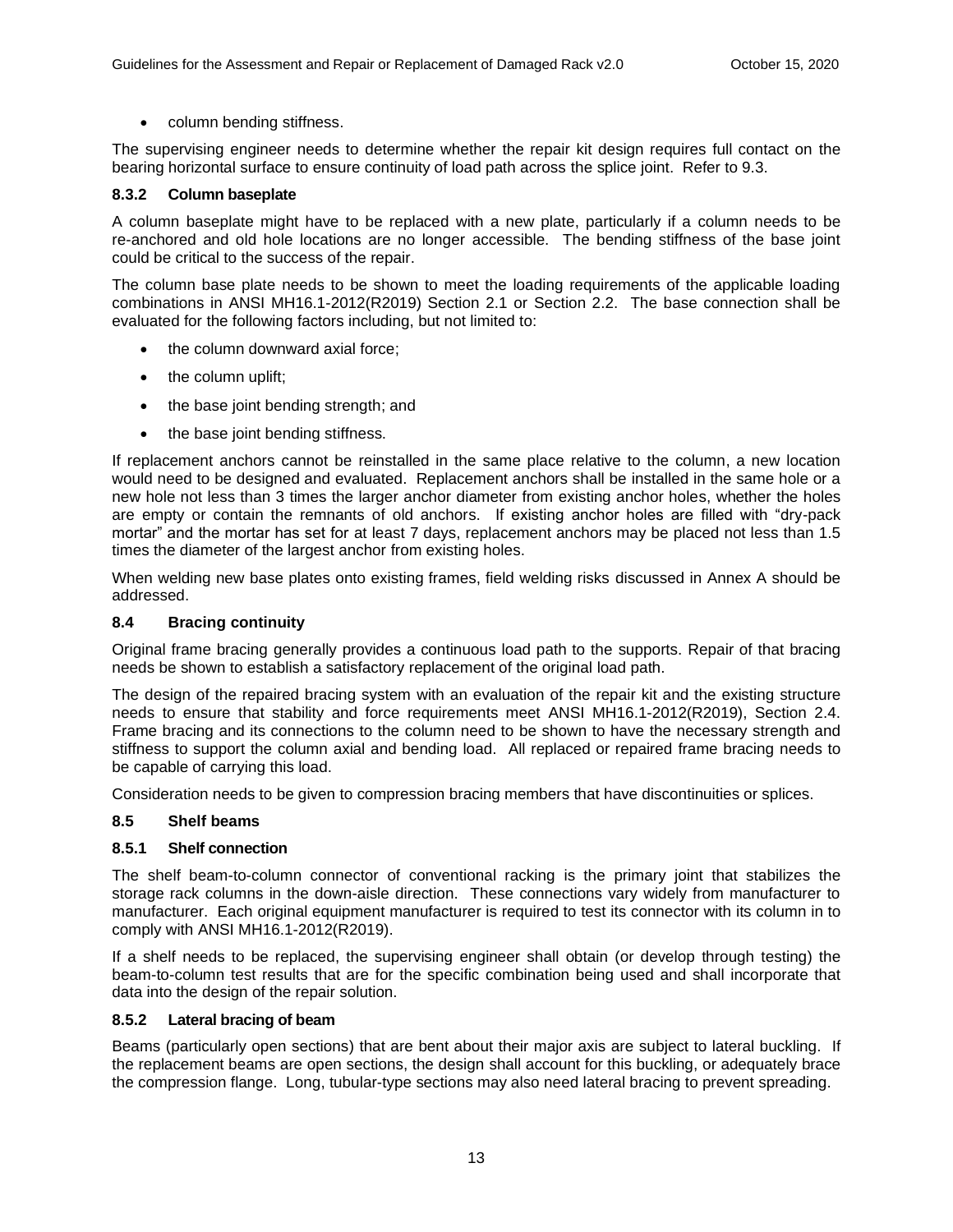## <span id="page-17-0"></span>**9 Installation**

## <span id="page-17-1"></span>**9.1 General**

This Section addresses considerations that are unique to rack repair or to replacement installations. For general guidance, refer to ANSI MH16.1-2012(R2019) and the *"Considerations for the Planning and Use of Industrial Steel Storage Racks"* document.

## <span id="page-17-2"></span>**9.2 Straight and plumb**

The first factor to check is whether the loaded rack structure that is being repaired is plumb and within tolerances that are established by the supervising engineer. ANSI MH16.1-2012(R2019), Section 1.4.11 calls for a minimum plumbness and straightness (both cross and down aisle) of 0.5 in. per 10 ft of height. If the structure's plumbness or straightness is out of tolerance, it needs to be plumbed and straightened as part of the repair process. After completion of the repair work, the plumbness and straightness of the repaired rack when loaded needs to be verified as being within tolerance for the entire height of the frame (repaired section + original frame members).

## <span id="page-17-3"></span>**9.3 Repair kit splice joint cut tolerances**

In cases where a section of an existing rack structure is removed and replaced with a repair kit, the tolerances for the splice joint specified by the supervising engineer need to be maintained in the field. The kit design may require that the existing rack column rest directly on the horizontal surface of the repair kit to achieve full rated capacity. (In these cases, the connecting bolts might not have sufficient capacity to carry the load themselves). If there is a gap between the existing column and the repair kit, the gap needs to be shimmed as specified by the supervising engineer. When the repair kit does not require bearing on the horizontal surface, the bolted or welded connections need to be strong enough to transfer the load into the splice sleeve and back into the lower column member. In this case, the gap may not need to be filled.

## <span id="page-17-4"></span>**9.4 Working on loaded rack**

In some cases, it is possible to repair a damaged rack while it is still loaded by using a jack that is attached to the rack column above the damaged section. Such a jack would temporarily relieve the rack column of the load, allowing the repair work to be completed without having to unload the rack. When using such a jack to support the loaded rack, the jack and its attachment to the column needs to have a capacity capable of supporting the actual load on the rack structure. The lifting device needs to be designed and validated for such an application by a qualified engineer. Special considerations to address include:

- Floor conditions need to be considered when selecting a jacking method. For example, jacks that rely on friction to remain in place might not be appropriate for certain floor conditions.
- When a front column is supported by a jack and the existing bracing sections are removed to install a repair kit, the rear column's unsupported height could increase significantly, which could reduce its capacity. The Supervising Engineer would need to evaluate the load that the unbraced rear column will have to support during such a repair.

### <span id="page-17-5"></span>**9.5 Anchoring repaired rack**

The supervising engineer should consider the location of existing anchor holes and should design the kit for repair or replacement for proper anchoring. It is not acceptable to leave repaired rack unanchored.

### <span id="page-17-6"></span>**9.6 Reuse of hardware**

New fasteners are recommended in lieu of reusing existing fasteners. Fasteners shall be tightened in accordance with the requirements set forth in ANSI MH16.1-2012(R2019) or by the OEM.